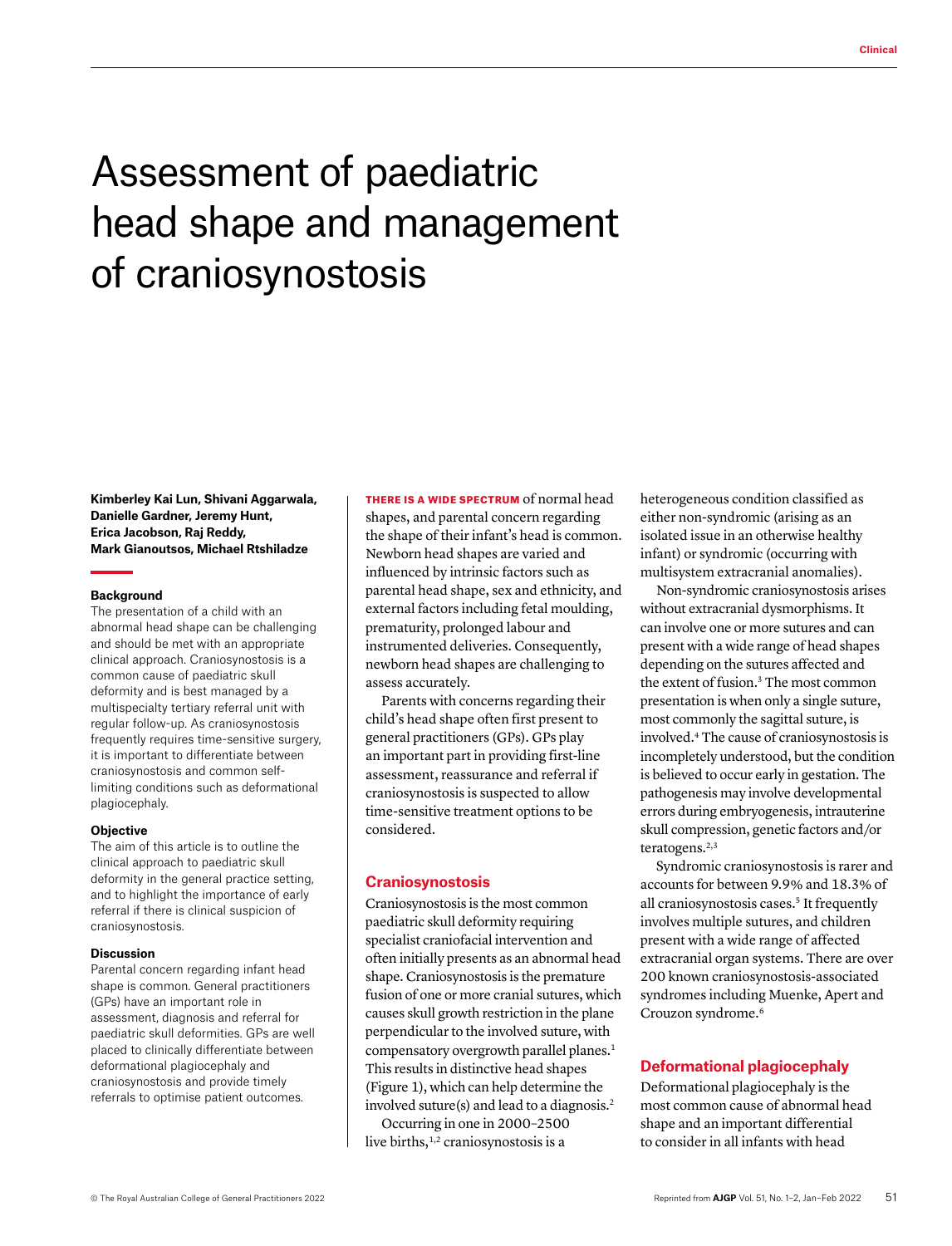shape abnormalities. Deformational plagiocephaly arises as a result of repeated external pressure to an infant's skull for an extended time period before or after birth,<sup>7,8</sup> for example, sleeping supine without altering position.

Some craniosynostosis forms, notably unilateral lambdoid synostosis, may produce a similar head shape to deformational plagiocephaly, and differentiating between them can be challenging.9,10 Deformational plagiocephaly is self-limiting, and the head shape begins to improve as the child grows

and spends less time lying down. Surgery is almost never indicated for deformational plagiocephaly, so differentiating it from craniosynostosis is very important.

Conservative management for deformational plagiocephaly consists of counter-positioning and physiotherapy. Counter-positioning measures include increasing tummy time and moving the cot or placing a night light so that the infant is encouraged to look in the direction opposite to their neck turning. Torticollis may also be associated with deformational plagiocephaly. Torticollis is a condition



**Figure 1.** The various distinctive head shapes in the axial plane showing types of craniosynostosis, and deformational plagiocephaly

in which the sternocleidomastoid muscle is tight resulting in an abnormal neck posture. This can cause the child to have a head tilt or turn preference. Torticollis can lead to occipital flattening on the opposite side of the head to the neck stiffness. If the GP finds neck tightness suggestive of torticollis, referral to neonatal or paediatric physiotherapy can provide stretches that may be effective (Box 1).

# **Clinical approach to a child with an abnormal head shape**

The vast majority of cases of single-sutural craniosynostosis can be diagnosed by clinical examination alone. Expert clinician assessment is a sensitive, accurate and low-risk diagnostic method.<sup>9,11</sup>

GPs have an important role in the initial assessment of a child with an abnormal head shape. The purpose of the initial clinical assessment is to differentiate infants who clearly have deformational plagiocephaly and those who may be presenting with craniosynostosis.

## **Box 1. Conservative strategies for the management of deformational plagiocephaly**

- Encourage supervised tummy time.
- Alternate the baby's head position during day sleeps; it is important to note that the use of pillows in the cot is not recommended as this is not SIDS safe.
- If bottle feeding, alternate the preferred feeding arm that the baby lies in, so that the baby must turn their head more towards the bottle.
- Turn the pram so that the child is facing forward towards the world to enhance visual and audio stimulation. This will encourage more active head turning.
- Use a low-back highchair and move the highchair position to encourage the baby to turn to look around.
- Encourage carrying or sitting the baby out of the pram/capsule to relieve external pressure on the head.
- Refer to a paediatric physiotherapist if there is evidence of torticollis. Physiotherapists can also help with teaching positioning techniques to parents.

*SIDS, sudden infant death syndrome*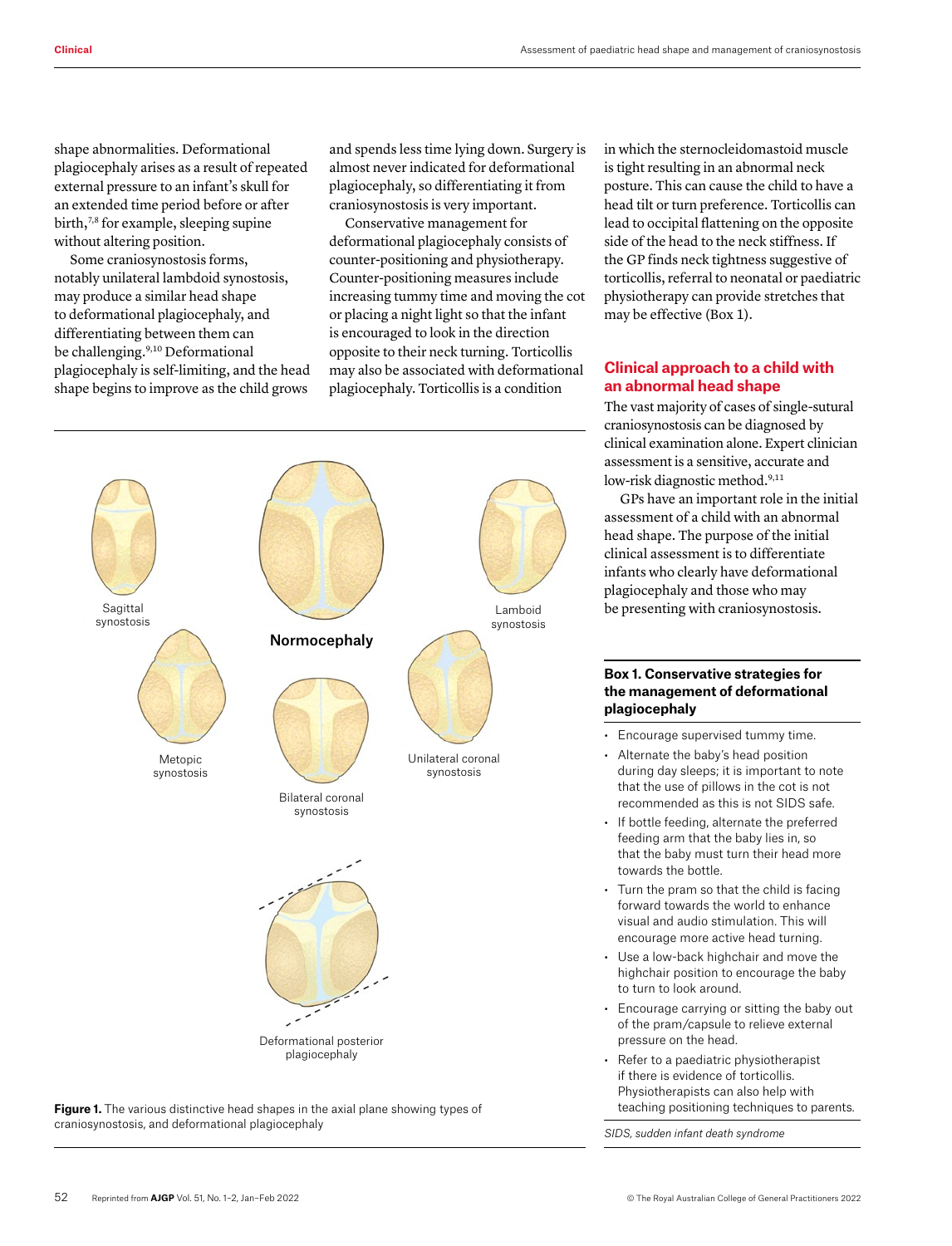A thorough history from the parents should include when the head shape was first noted to be different, changes in head shape over time, prenatal history and developmental history including motor development to elicit factors that may contribute to decreased exposure to prone positioning. A careful clinical examination of head shape is critical, as overall shape is important in determining the diagnosis. Measurement of head circumference should be conducted with the use of

paediatric growth charts to track serial measurements over time. It is important to note that the crossing of centiles is more informative than isolated measurements. Patients should also be examined for torticollis by including neck turning in the detailed history from parents and assessing active range of motion of the neck by having the child turn their head each way to look at an object. The key differences between the two conditions are outlined in Tables 1, 2 and 3.

If deformational plagiocephaly is diagnosed, GPs should inform parents, reassure them that the condition is self-limiting and provide strategies to avoid further external pressure (Box 1). Deformational plagiocephaly may be challenging to diagnose because of its wide spectrum of presentations. A guide to the clinical approach in the general practice setting is shown in Figure 2, while presentations that should prompt suspicion of craniosynostosis are outlined in Table 1.

|                           | <b>Deformational plagiocephaly</b>                                                                                                                                                                        | <b>Craniosynostosis</b>                                                                                                                                                                                                                                                                                                                                                        |  |  |
|---------------------------|-----------------------------------------------------------------------------------------------------------------------------------------------------------------------------------------------------------|--------------------------------------------------------------------------------------------------------------------------------------------------------------------------------------------------------------------------------------------------------------------------------------------------------------------------------------------------------------------------------|--|--|
| <b>Cause</b>              | External pressure to skull<br>• Back sleeping<br>Restricted intrauterine environment<br>Muscular torticollis<br>• Prematurity                                                                             | Premature fusion of cranial suture(s)                                                                                                                                                                                                                                                                                                                                          |  |  |
| <b>History</b>            | Not usually present at birth; usually presents after<br>three months of age                                                                                                                               | Present at birth                                                                                                                                                                                                                                                                                                                                                               |  |  |
| <b>Risk factors</b>       | Developmental delay (eg hypotonia)<br>Torticollis<br>Hip spica cast<br>Sleeping supine                                                                                                                    | Family history in some cases                                                                                                                                                                                                                                                                                                                                                   |  |  |
| <b>Diagnosis</b>          | Clinical examination                                                                                                                                                                                      | Clinical examination<br>Radiological imaging in select cases                                                                                                                                                                                                                                                                                                                   |  |  |
| <b>Head shape</b>         | Parallelogram                                                                                                                                                                                             | Rhomboid                                                                                                                                                                                                                                                                                                                                                                       |  |  |
| Ear displacement          | Present, anteriorly                                                                                                                                                                                       | Present, towards the affected suture                                                                                                                                                                                                                                                                                                                                           |  |  |
| <b>Frontal bossing</b>    | Ipsilateral                                                                                                                                                                                               | Contralateral                                                                                                                                                                                                                                                                                                                                                                  |  |  |
| <b>Bulging mastoid</b>    | Absent                                                                                                                                                                                                    | Present in lambdoid craniosynostosis                                                                                                                                                                                                                                                                                                                                           |  |  |
| Palpable ridge            | Absent                                                                                                                                                                                                    | May be present                                                                                                                                                                                                                                                                                                                                                                 |  |  |
| <b>Torticollis</b>        | May be present                                                                                                                                                                                            | Not related/no association                                                                                                                                                                                                                                                                                                                                                     |  |  |
| <b>Head circumference</b> | Normal rate of head growth                                                                                                                                                                                | May have slowing of head growth                                                                                                                                                                                                                                                                                                                                                |  |  |
| <b>Management</b>         | May be managed by general practitioner/paediatrician<br>Counter positioning of head<br>Early referral to physiotherapy<br>If concerns, refer to craniofacial unit for assessment<br>and/or helmet therapy | Referral to craniofacial unit; review by a multidisciplinary<br>team including plastic surgeons; neurosurgeons;<br>ophthalmologists; nurses; geneticists; genetic<br>counsellors; dentists; orthodontists; maxillofacial<br>surgeons; speech pathologists; neuropsychologists;<br>ear, nose and throat surgeons; social workers; sleep<br>physicians and clinical photographer |  |  |
| <b>Natural history</b>    | Worsens over the first four months                                                                                                                                                                        | Cranial expansion surgery<br>Appears to remain stable in many cases                                                                                                                                                                                                                                                                                                            |  |  |
|                           | Improves as the child becomes mobile and child's neck<br>tone improves (eg once the child learns to roll, sit)                                                                                            | Will not improve with time                                                                                                                                                                                                                                                                                                                                                     |  |  |

#### **Table 1. Comparison of deformational plagiocephaly and craniosynostosis**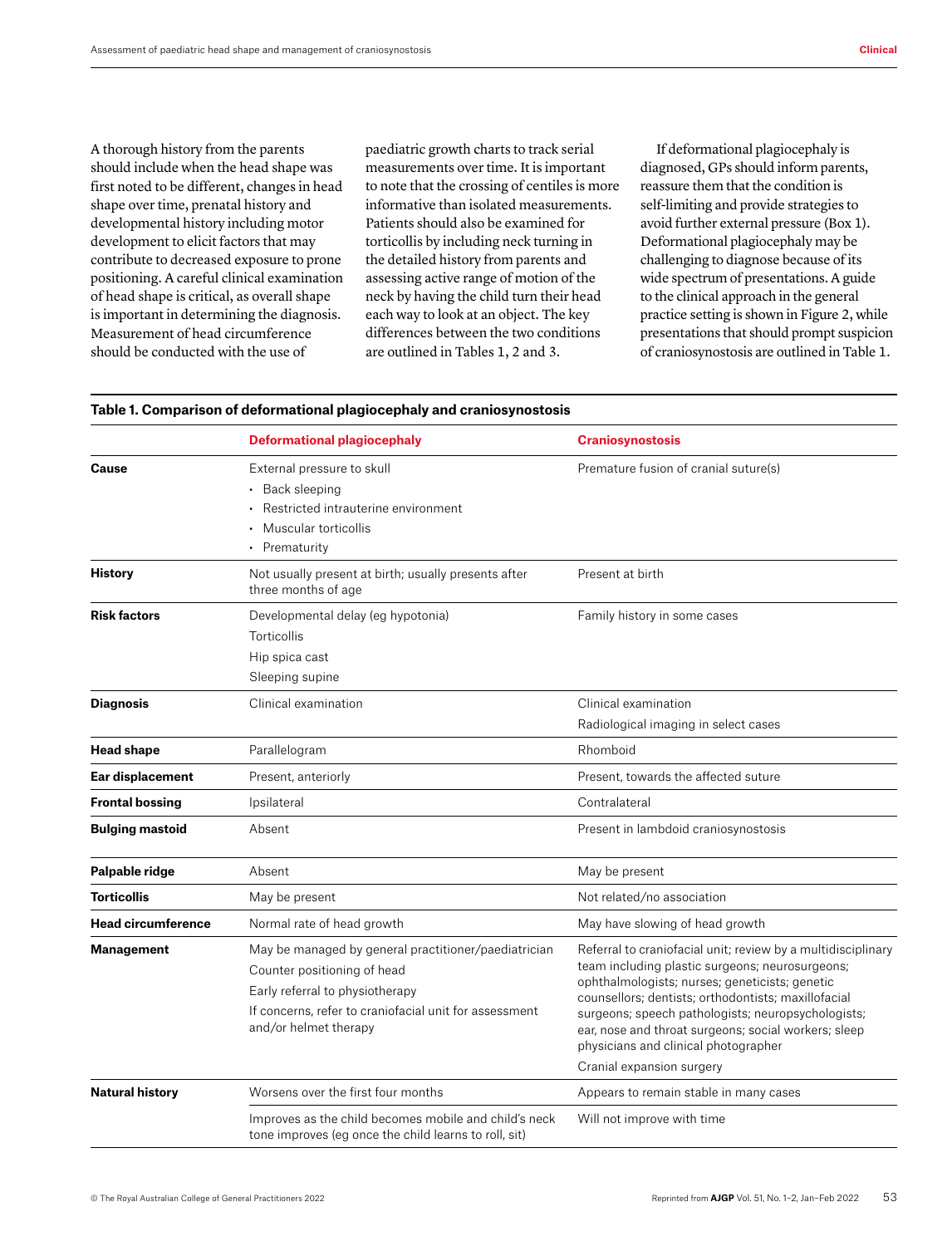If craniosynostosis cannot be excluded or head shape is severely affected, a prompt referral to a multidisciplinary paediatric craniofacial team at a tertiary centre is required. Severe cases of deformational plagiocephaly may benefit from moulding helmet therapy, and referral to a specific helmet service may be warranted. The use of helmet therapy for the treatment of deformational plagiocephaly remains contentious, and proof of their clinical benefit is not universally accepted.<sup>12</sup>

## **Measurements**

Anthropometric measurements form part of the physical examination. The two measurements most often reported are the head circumference and cephalic index.

Head circumference is measured with a flexible, non-stretchable measuring tape. With the child positioned appropriately, the tape is placed around the head at points just above the eyebrows, above the ears and around the occipital prominence at the back of the head. The tape is pulled to compress the hair, and the measurement is recorded to the nearest 0.1 cm.

Cephalic index measurement requires spreading calipers, making it challenging and unlikely in a general practice setting.

*Cephalic index = (Maximum head width/ maximum head length) × 100* 

Moreover, while cephalic index and head circumference may have some applications as a diagnostic and outcome measure, high intra-observer and interobserver variability is a significant problem. Further natural variation of the craniofacial norm has resulted in debate over the value of cephalic index as a meaningful measurement.<sup>13</sup>

## **Referral**

Craniosynostosis is a complex condition and is managed at a multispecialty tertiary referral unit. The multidisciplinary

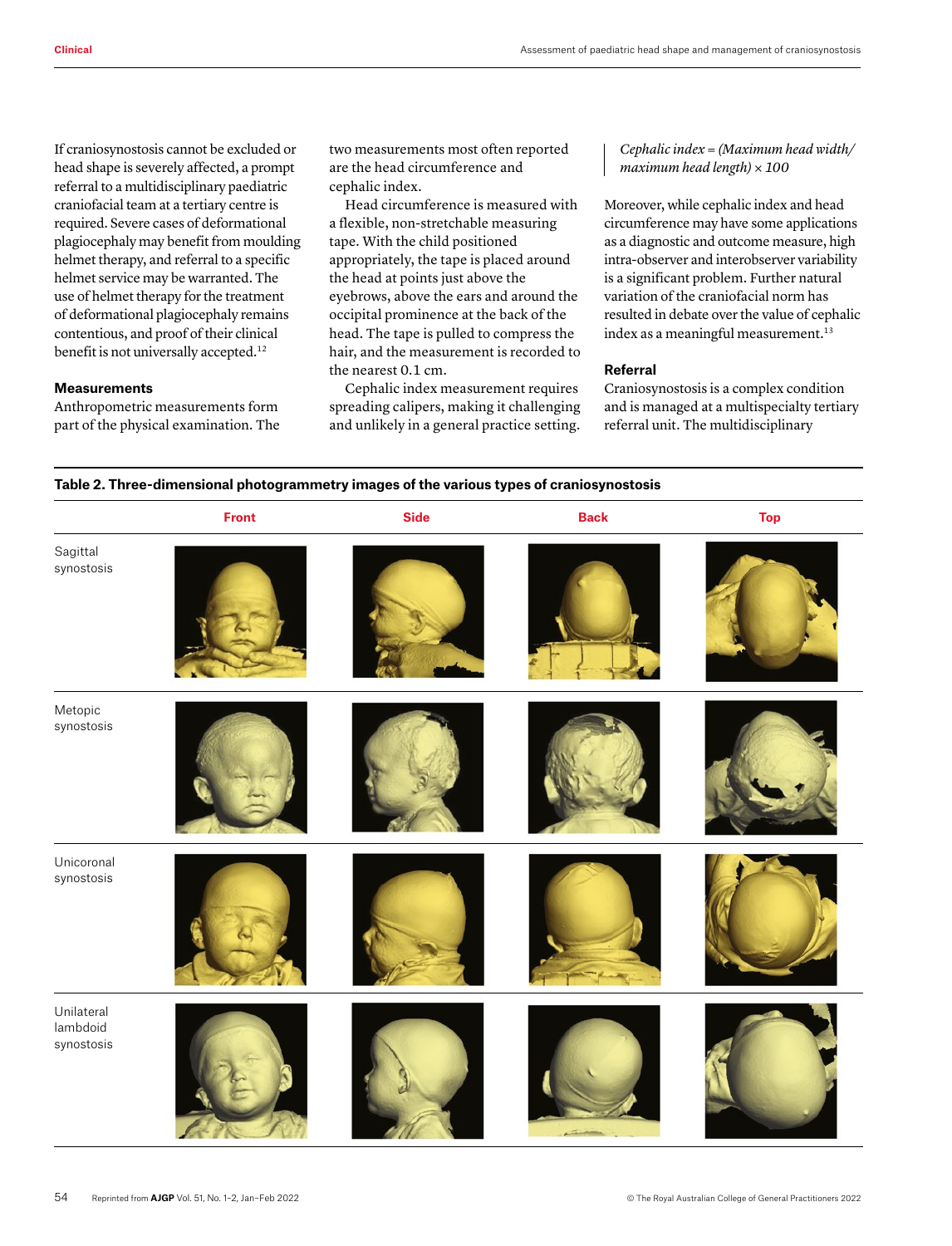team includes a diverse and large group of clinicians. Among them are plastic surgeons, neurosurgeons, ophthalmologists, paediatricians, dental specialists, geneticists, nurses, speech

therapists, neuropsychologists and social workers.1,14 Regular follow-up throughout childhood is necessary to monitor for head growth, development and the late onset of occult raised intracranial pressure (ICP).

GPs have a key role in referring patients to an appropriate craniofacial unit. While referral is appropriate at any age, early referral ensures maximal treatment options are available.<sup>2</sup>

**Table 3. Three-dimensional reconstructed computed tomography scans of the various types of craniosynostosis and deformational plagiocephaly**

|                                      | <b>Front</b> | <b>Side</b> | <b>Back</b> | <b>Top</b> | <b>Description</b>                                                                                                                                                                                                                             |
|--------------------------------------|--------------|-------------|-------------|------------|------------------------------------------------------------------------------------------------------------------------------------------------------------------------------------------------------------------------------------------------|
| Sagittal<br>synostosis               |              |             |             |            | • Elongation in the<br>anterior-posterior axis<br>• Shortened biparietal<br>distance<br>• Frontal bossing<br>• Occipital coning                                                                                                                |
| Metopic<br>synostosis                |              |             |             |            | • Triangular-shaped head<br>• Narrowed and pointed<br>forehead<br>• Broadening of occipital<br>skull<br>Hypotelorism<br>$\ddot{\phantom{0}}$                                                                                                   |
| Unicoronal<br>synostosis             |              |             |             |            | • Forehead flattened on<br>affected side<br>• Forehead more projected<br>on the unaffected side<br>• Asymmetry in<br>appearance of eyes (one<br>eye more 'open')<br>Deviation of root of nose<br>$\ddot{\phantom{0}}$<br>towards affected side |
| Unilateral<br>lambdoid<br>synostosis |              |             |             |            | • Occipital flattening and<br>asymmetry<br>Ipsilateral ear and<br>$\bullet$<br>mastoid displaced<br>downward<br>• Head shape from<br>above may resemble<br>a trapezoid<br>• Asymmetry of<br>cranial base                                       |
| Deformational<br>plagiocephaly       |              |             |             |            | • Parallelogram shape<br>of head<br>• Ipsilateral ear and<br>forehead displaced<br>anteriorly<br>Ipsilateral occipital<br>$\cdot$<br>flattening accompanied<br>by contralateral occipital                                                      |

bossing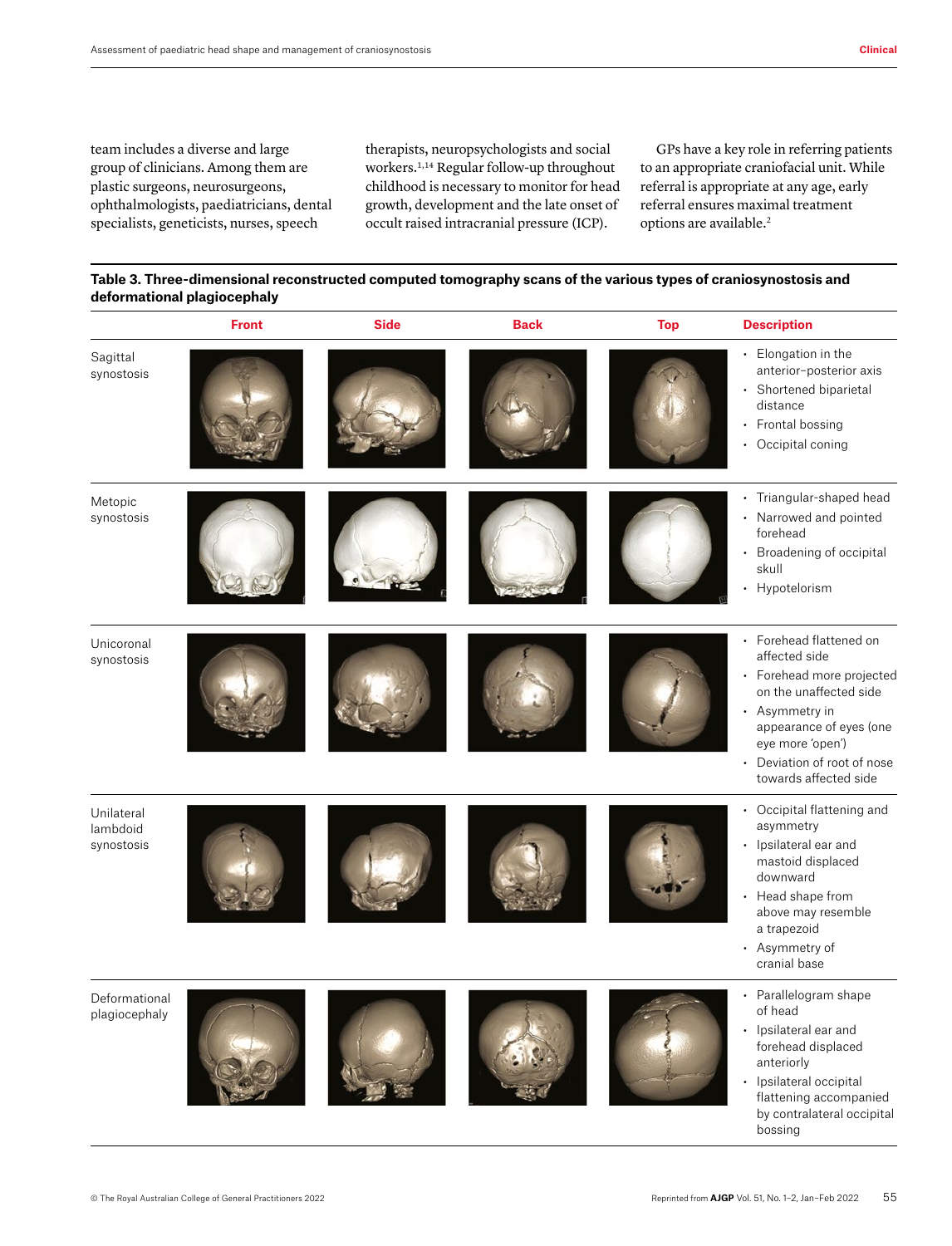#### **History**

- Was unusual head shape present at birth?
- Has head shape changed or remained stable?
- Has it worsened or improved?
- Prenatal history
- Family history of similar conditions • Any other identifiable anomalies
- Developmental milestones

#### **Examination**

- Observe head shape from top down, sides, front and back
- Feel for anterior fontanelle present or absent? Small or large? Soft or firm?
- Feel sutures is there a ridge or is it flat? Metopic ridge? Overriding or visible sutures?
- Signs of syndromes involving craniosynostosis (eg syndactyl [fused digits], dysmophic facial features)



Figure 2. Flowchart for clinical approach for general practitioners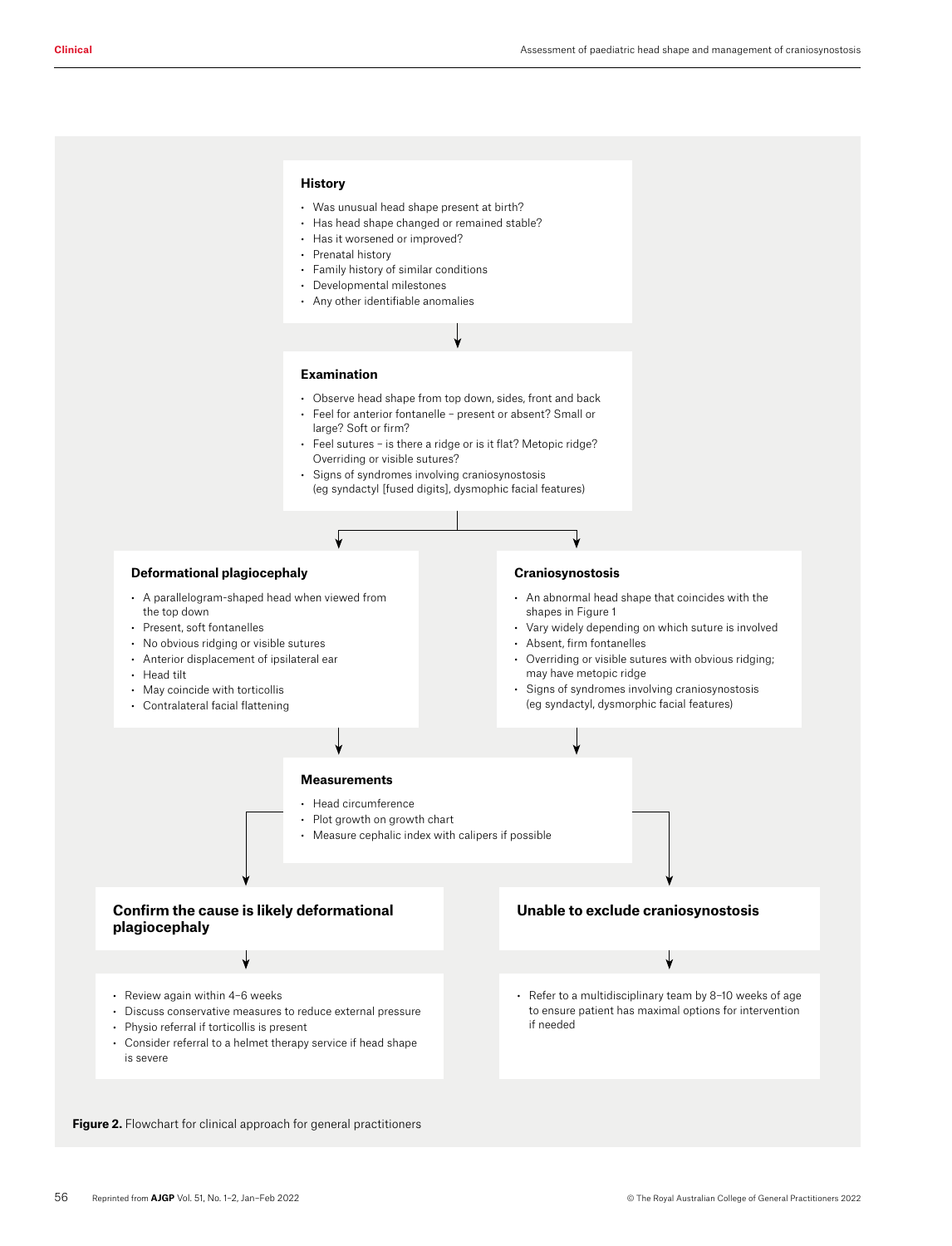#### **Imaging**

While imaging modalities such as ultrasonography, X-ray and computed tomography (CT) are available, there is no evidence they provide additional diagnostic or treatment benefit. Instead, they may result in unnecessary radiation exposure, sedation risk and financial cost.15 Studies have found more than two-thirds of craniofacial surgeons in the USA routinely obtain imaging for every case.16 However, in many other units, imaging is only indicated in challenging cases without an obvious clinical diagnosis.11 In these cases, a low-dose non-contrast CT scan is the diagnostic imaging of choice.

In cases of suspected craniosynostosis, it is recommended that GPs contact the referral centre prior to organising imaging to avoid unnecessary radiation exposure and referral delay.

## **Treatment**

## **Reasons for treatment**

Surgical intervention for craniosynostosis aims to return the cranium to a shape within normal range and reduce the risk of raised ICP.

While uncorrected craniosynostosis tends not to lead to worsening deformity, the abnormal cranial form does not improve with growth or time.17 This carries an immense psychosocial burden on patients, especially during emotional development in adolescence.<sup>2,18,19</sup> Doumit et al found skull deformity was the reason for treatment in 63% of patients, while raised ICP was the cause for 33% of patients, and mental disability the cause for 4% of patients.<sup>20</sup> Treatments that normalise overall appearance improve the psychosocial domains of social interaction, peer support networks and psychiatric disease frequency.<sup>10</sup>

The association between raised ICP and craniosynostosis remains contested. While the exact rate of raised ICP in craniosynostosis is unknown, estimates suggest a range from 4.5% to 24% without treatment.<sup>21</sup> The cause of raised ICP in craniosynostosis is incompletely understood. Potential causes include growth rate differences between fused

skull and underlying brain, blood flow changes, cerebrospinal fluid flow anomalies and brain parenchymal differences.<sup>22</sup> In syndromic cases, raised ICP can be exacerbated by obstructive sleep apnoea because of the severe midface hypoplasia often present in these conditions.23

While the effect of surgery in reducing raised ICP risk is unknown, it is generally accepted that surgery reduces the overall risk. Despite this, a minority of patients may later develop raised ICP, which can, if untreated, lead to optic nerve atrophy, failure to thrive and associations with neurodevelopmental delay.10,24 Therefore, all patients with craniosynostosis should continue regular follow-up with a multidisciplinary team into early adulthood.

#### **Treatment approaches**

There is a wide range of surgical approaches for craniosynostosis, with no consensus on an optimal method.20

Surgical approaches generally can be divided into early, more limited procedures and later, more extensive remodelling procedures. Notably, in the past decade, less invasive procedures have become increasingly popular.<sup>3</sup> More limited approaches such as strip craniectomy or spring-mediated cranioplasty are useful in patients under four months of age.25 These approaches often require thin, malleable calvarial bone with a maximal potential for growth and for the re-ossification of post-operative bone defects.3 For older patients, larger, more comprehensive operations including total cranial vault remodelling and frontoorbital advancement are available.25 These procedures are often deferred until later ages to allow for lower anaesthetic risks and a larger circulating blood volume. Still, there is no consensus on the ideal timing of total vault remodelling procedures.

## **Treatment timing**

Optimal treatment time and the ideal operative window is debatable. Surgery before 12 months of age can reduce potential impacts on crucial brain development, raised ICP risk and skull base deformities.10,26 Bone is also easily remodelled, and infants are able to

ossify craniectomy defects that occur with surgery. However, there is a larger anaesthetic risk and risk of haemorrhage. Conversely, at 12 months of age or older, bone becomes mineralised and difficult to remodel, yet more stabilised and requires less future growth prediction and potential surgical overcorrection.<sup>25</sup>

Consequently, surgical timing depends on patient factors, such as age and bone maturity,25 and informed opinion, with most surgeries performed between three and 12 months of age.<sup>3</sup> These variations mean different specialist units may have vastly different treatment protocols. Early referral is essential to allow specialist centres the most flexibility and choice with treatment options.

## **Future diagnostic directions**

Three-dimensional photogrammetry is a recent, reliable, non-invasive measurement that can accurately quantify head volumes to objectify clinical treatment outcomes.27 Unlike conventional radiography, it can be conveniently performed in the clinic with no radiation or anaesthetic risk, and the results are comparable to CT in severe craniosynostosis and overall appearance assessment.28 It is especially effective in very young infants because of their minimal hair and thin scalp skin, allowing closer visualisation of the skull shape. Complex three-dimensional photogrammetry has become commonplace in many craniofacial units.

The accuracy of three-dimensional photogrammetry lessens with age as children develop more hair and thicker skin. There is also no visualisation of cranial vault and brain, impairing its usefulness in assessing intracranial pathology.28,29

Exciting future advances such as machine-learning applications have the potential to be able to aid in the diagnosis of craniosynostosis, especially when combined with three-dimensional photography. Breakthroughs in camera technologies and computer processing are resulting in the miniaturisation of the equipment required to produce three-dimensional photography. Perhaps in the future user-friendly phone